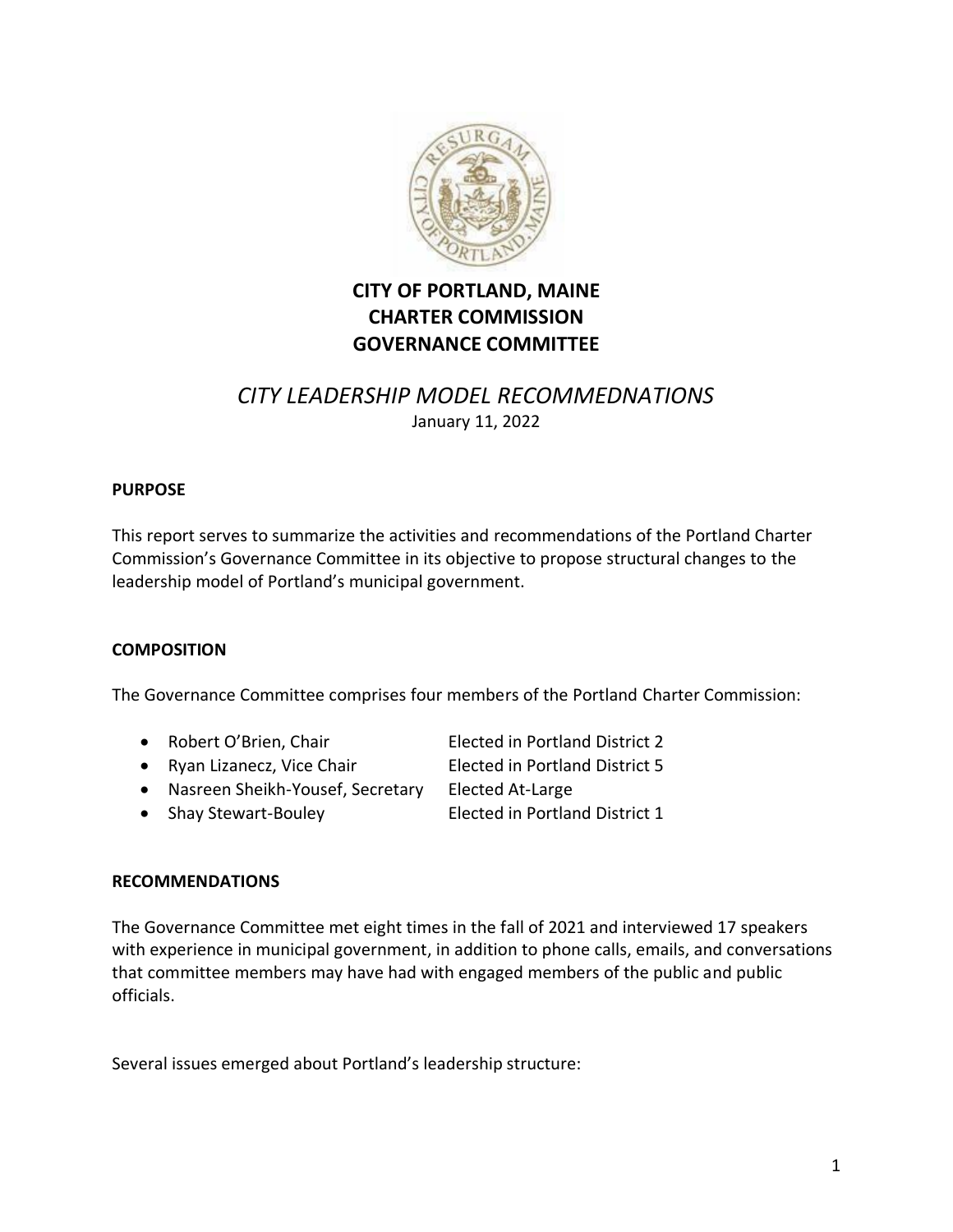- No elected mayor has been provided the opportunity to meaningfully influence the development of the city's draft budget, as specified in the current Charter.
- There are no clear mechanisms by which an elected mayor may propose policies outside of the Council committee structure.
- Council procedures make it difficult for individual councilors to advance policies outside of the committee structure.
- City Councilors' access to staff has been inconsistent over several administrations.
- There is no method for holding the Council accountable to its own rules or for keeping the administration in line with the Charter.

As such, these shortcomings have led to public impressions that the city manager is unaccountable and that the mayor is ill-equipped to pursue a policy platform. Furthermore, the limitations of developing policy only in Council committees has diminished the city's ability to be agile and proactive amid changing societal dynamics and a gentrifying economy. As a result, the Council is frequently reacting to external urgencies, and referenda campaigns have increased in number and success at the polls.

To address these issues, the Governance Committee recommends the following changes to Portland's leadership structure.

# *Regarding the Mayor*

- Ensure that the elected mayor has a prominent role in the development of the city's draft budget with access to department heads and staff support.
- Allow the mayor to form by right a staffed public task force around any policy endeavor not taken up by Council committee.

# *Regarding access to City Hall staff*

- Create a new Chief of Staff who reports directly to the Council and whose office shall:
	- o Coordinate Council staffing needs and requests for direct access to staff.
		- o Receive, initiate, and track constituent services.
	- o Fulfill all Freedom of Information Act (FOIA) requests.
	- o Notice all City meetings and post all materials.

# *Regarding policy development at the Council*

- Formally allow individual councilors to introduce a policy proposal not on a Council committee at a Council workshop or public hearing.
- Allow a member of a Council committee to "call the question" (initiate a vote) on a policy that has been assigned to the committee for more than 90 days.
- Allow a councilor to sponsor a policy initiative on behalf of a constituent that is not already assigned to a Council committee.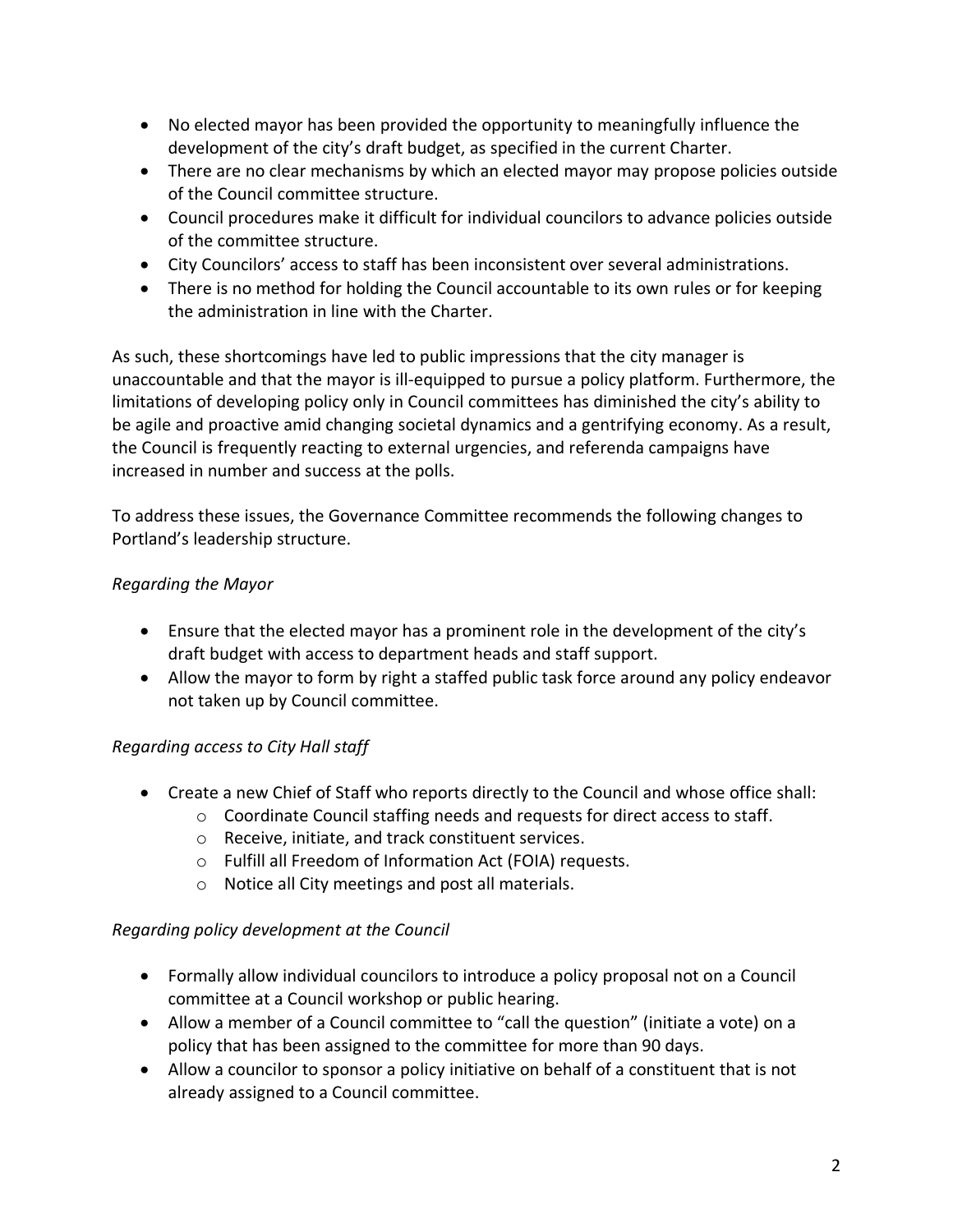• When a referendum campaign has reached a threshold of two-thirds of the required signatures, initiate a public hearing at the City Council.

### *Regarding accountable governance*

- Require a duly elected Charter Commission to nominate three of its standing members and one alternate to serve on an arbitration panel after the Commission has been dissolved (and until such time as a new Commission is elected).
- The arbitration panel will convene when called upon by act of the City Council to interpret Charter language and provide a formal decision. These decisions will be binding for City business unless appealed to a court of law.

These recommendations are referred to the Charter Commission by unanimous consent of three members of the Governance Committee: Commissioners Robert O'Brien, Ryan Lizanecz, and Shay Stewart-Bouley. Commissioner Nasreen Sheikh-Yousef was absent from the committee's December 8 deliberations and has since sponsored her own proposal to the Charter Commission.

# **METHODOLOGY**

At its meeting of August 11, 2021, the Charter Commission assigned these topics to the Governance Committee to examine:

- Redistricting and Council Structure
- Mayor/City Manager Roles, Powers, Duties, Accountability
- School Board/City Council Relationship
- Community and Neighborhood Boards
- Office of Public Advocate
- Home Rule
- Human Rights Commission
- City Staff Relationship to Elected/Appointed Officials

From this list of topics, on September 8, 2021, the Governance Committee distilled related structural themes into one, overarching leadership topic:

- 1. City Leadership Structure: powers & duties, relationships, districts, terms.
	- a. Administration
	- b. Mayor Position
	- c. Council
	- d. Council-Appointed Positions (Clerk, Corporation Council)
	- e. Neighborhood Voices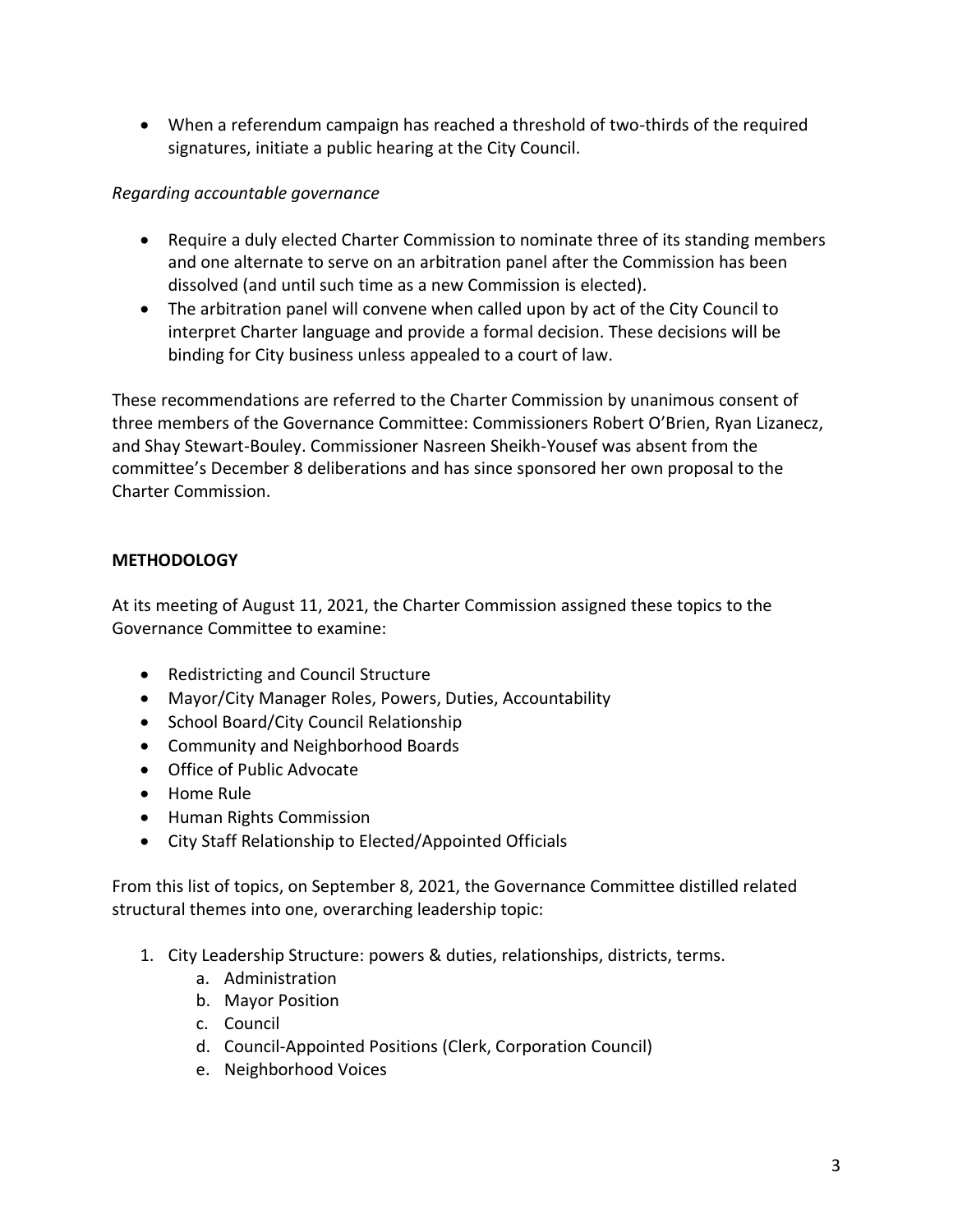The remaining topics assigned by the Commission were set aside for later examination.

At the meeting of September 8, all four committee members agreed to design a leadership model on a zero-basis, founded on input from research and interviews, rather than adopting or hybridizing an existing model.

# **WORK PLAN**

*Election of Officers & Development of Work Plan* September 8, 2021 Recording: https://townhallstreams.com/stream.php?location\_id=42&id=39849 Minutes: https://tinyurl.com/minutes-sept-8

*Values Mapping & Desired Outcomes* September 22, 2021 Recording: https://townhallstreams.com/stream.php?location\_id=42&id=40131 Notes about Values: https://tinyurl.com/commission-values

• With facilitator David Plumb

Chair O'Brien researched and sought input from fellow committee members on the speakers invited for interview sessions. Speaker nominations were derived from the personal knowledge of committee members, proposals from engaged members of the public, and discussions with the Maine Municipal Association (MMA) and the International City/County Management Association (ICMA).

# *Mayors Interviews*

October 13, 2021

Recording: https://townhallstreams.com/stream.php?location\_id=42&id=40566 Notes from Mayors interviews: https://tinyurl.com/mayor-interviews

- Kate Snyder
- Michael Brennan
- Panel of Jill Duson, Jim Cohen, and Karen Geraghty
- Ethan Strimling

#### *Experts Interviews*

November 8, 2021 Recording: https://townhallstreams.com/stream.php?location\_id=42&id=41035 Notes from Expert interviews: https://tinyurl.com/expert-interviews

- Dr. Chyrl Laird, recent Government professor at Bowdoin, now at U Maryland
- Dominick Pangallo, Chief of Staff in Salem, MA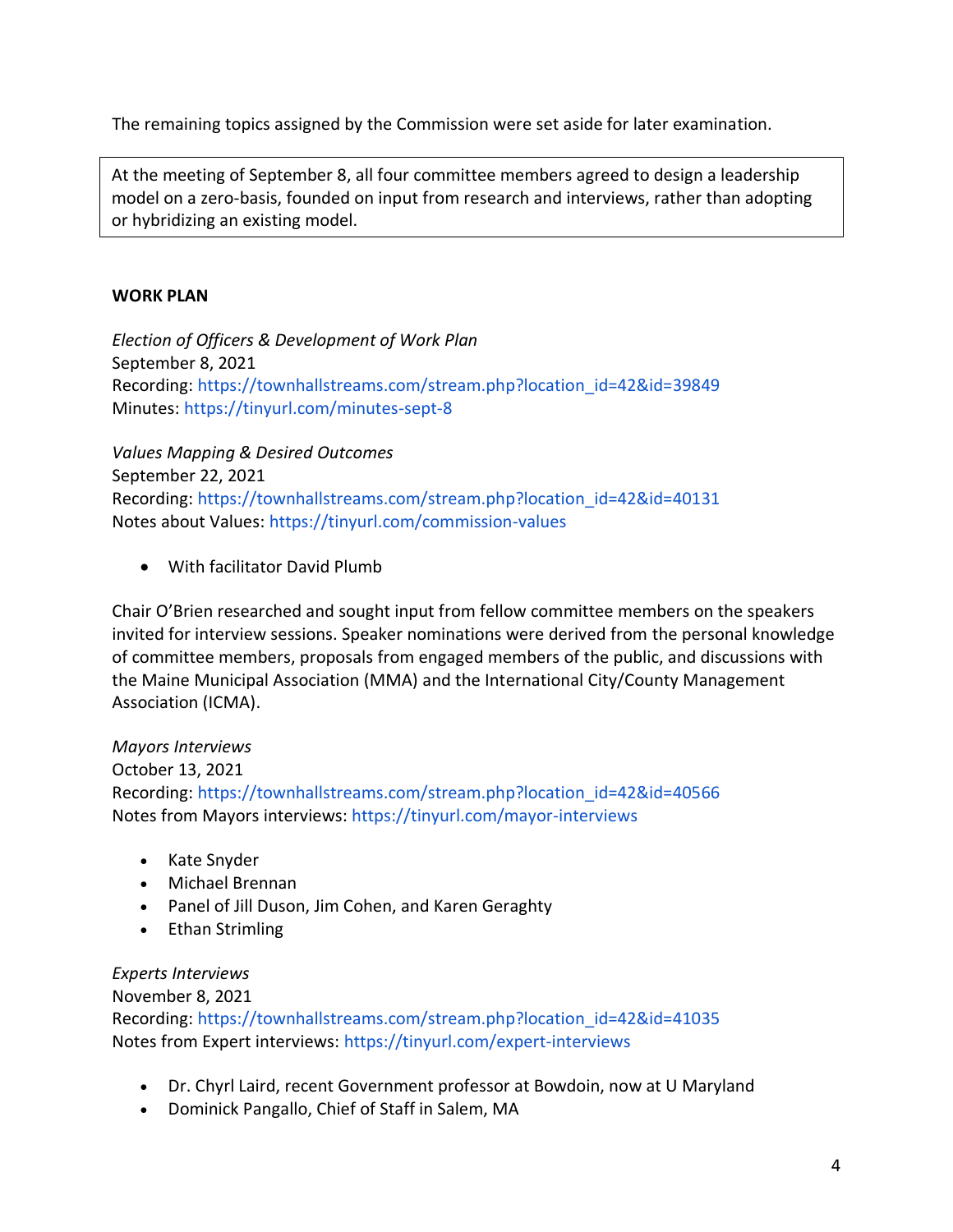• Dr. Jim Svara, UNC researcher/editor of 4<sup>th</sup> ed. of Nat. Civic League's *Model City Charter* 

#### *Managers Interviews*

November 10, 2021

Recording: https://townhallstreams.com/stream.php?location\_id=42&id=41102 Notes from Manager interviews: https://tinyurl.com/manager-interviews

- Joe Gray, former City Manager of Portland
- Tanisha Briley, City Manager in Gaithersburg, MD; formerly in Columbus Heights, OH
- Kevin Sutherland, ex Chief of Staff in Ithaca, NY; ex City Administrator in Saco; finalist for Town Manager in Bar Harbor (later hired)
- Sheila Hill-Christian, former Acting City Manager in Portland
- Note: former Portland City Manager Jon Jennings was invited but formally declined

### *City Councilors Interviews*

November 29, 2021 Recording: https://townhallstreams.com/stream.php?location\_id=42&id=41552 Notes from Councilor interviews: https://tinyurl.com/council-interviews

- Belinda Ray, 2015-2021
- David A. Marshall, 2006-2015
- Pious Ali, 2016-present
- Kimberly Cook, 2017-2020

#### *Leadership Model Deliberations*

December 8, 2021

Recording: https://townhallstreams.com/stream.php?location\_id=42&id=41743 Notes from deliberations: https://tinyurl.com/deliberation-notes

• With facilitator David Plumb

#### **FINDINGS**

All committee agendas, minutes, and materials may be found at this link: <https://drive.google.com/drive/u/1/folders/1Vivn114pB2mnff7fjbLUT0PYpZvmetFA>

#### *Values*

On August 25, 2021, the full Charter Commission ratified this Guidance Statement:

Create a structure of government which maintains expert administration while also promoting robust democratic representation, and public participation. This structure should ensure accountability, transparency, and accessibility while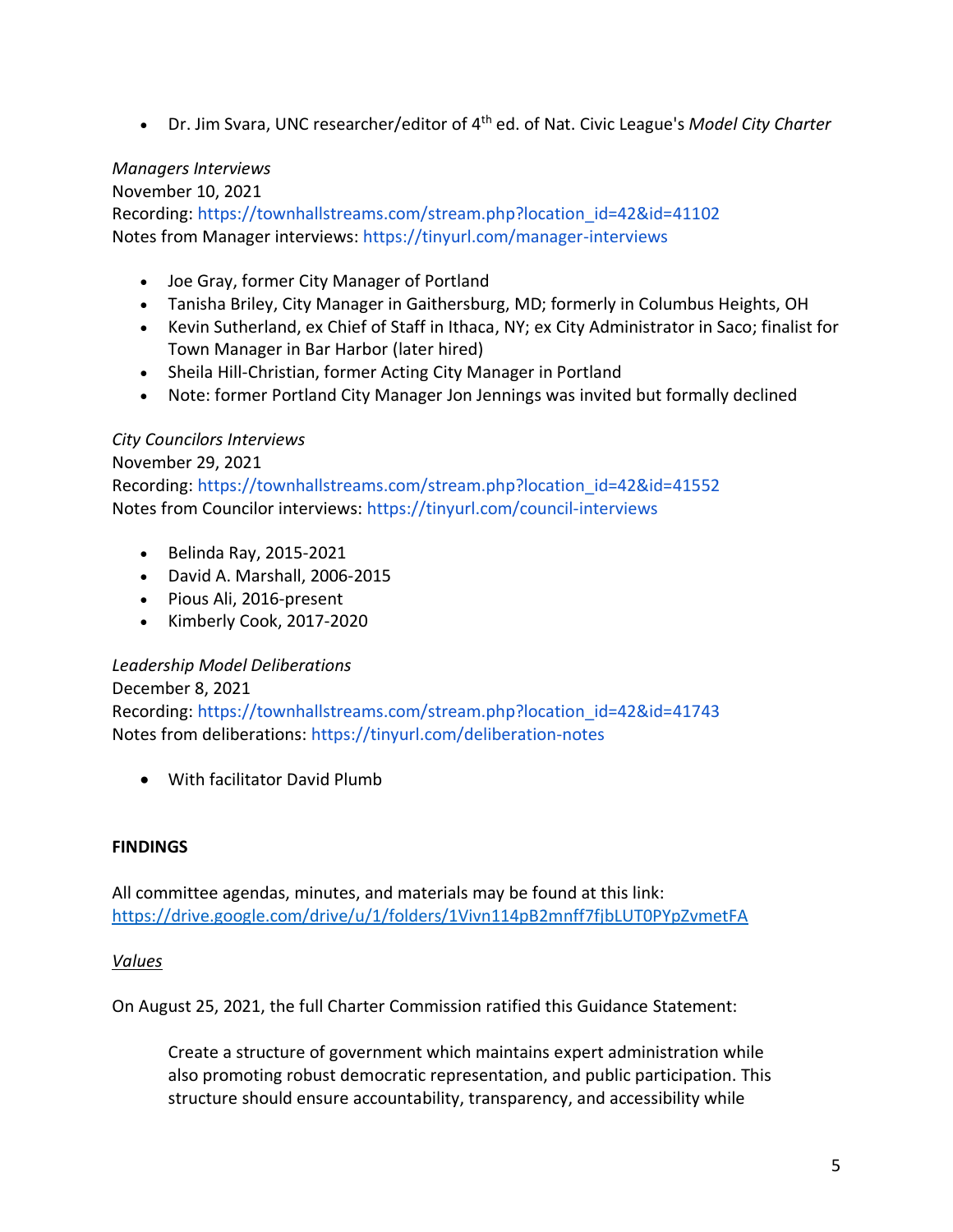increasing equity, inclusion, diversity, and justice.

On September 22, 2021, facilitator David Plumb led Governance Committee members in articulating which values they sought to be reflected in a leadership model. The results were:

Accountable and Responsive

- There are channels for concerns that are accessible and result in actual responses.
- There is a clear chain of command, and clarity on who you can speak with about your interests and concerns.
- People see the connection between the public voice and decision-making.

Transparent and Communicative

• People know what is going on and there is easy access to information.

Participatory

- There are vehicles to participate.
- Barriers to participate are removed we recognize that time is a major barrier for working people.

Representative and Giving Voice

- Decisions are made considering the whole community.
- Local government includes people with different experience and background.
- Access to government is not defined by money.
- The systems work for everyone.

Efficient and Showing Leadership

- City can tackle problems and reach conclusions. Local government is seen a place of solutions.
- The city policy-making process works to address interests and concerns people use it and see their interests met.
- The city has big plans and develop bold ideas though a democratic process.

Integrity

#### *Key Takeaways: Mayors Interviews*

- All three recent mayors (Snyder, Strimling, and Brennan) said there is misunderstanding by residents about the current mayor position's limited powers to pursue constituent services, to direct city services, or to enact executive orders.
- All three recent mayors said they had inadequate input on the city manager's draft budget.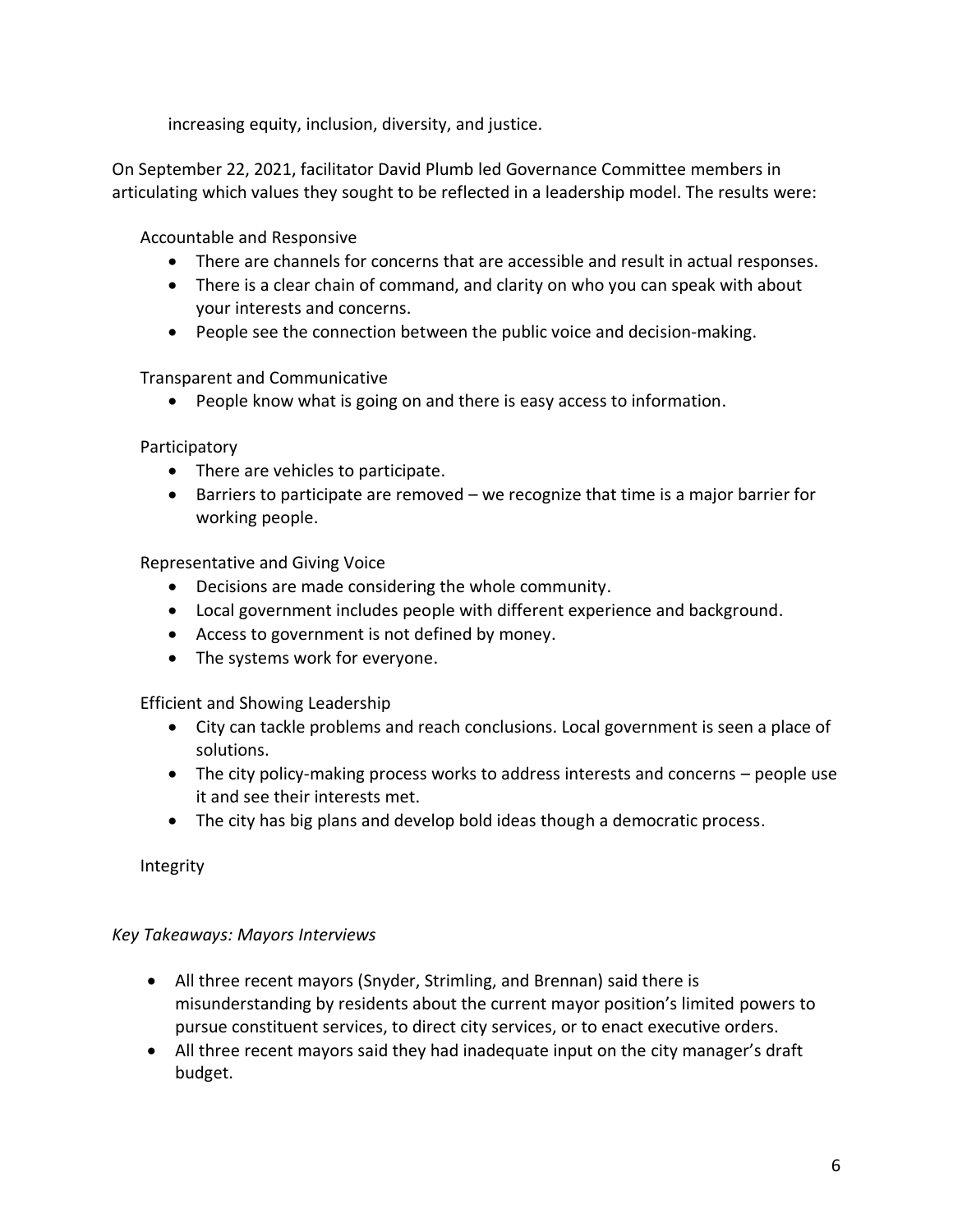- All three recent mayors said access to city staff changed dramatically among administrations, from virtually no prohibitions in the past to being highly regulated more currently.
- The panel of past councilor-mayors (Duson, Cohen, and Geraghty) said:
	- $\circ$  Councilor-mayors typically had outside employment and volunteered parttime at City Hall.
	- $\circ$  Councilor-mayors relied on a trusted, collaborative, and communicative relationship with the City Manager to pursue the mayor's objectives.
	- o Councilor-mayors' goals were reliant on their relationships with fellow councilors.
	- $\circ$  Jill Duson noted that just prior to the last Charter Commission (2009-2010), the Council had gradually abdicated its policy-making powers to staff. The cultural norm on the Council had become for staff to present policies to Council for deliberation and endorsement.

#### *Key Takeaways: Experts Interviews*

- Dr. Chyrl Laird told the committee that the national movement to professional management of municipal government in the early 20<sup>th</sup> century was in response to corruption in political patronage systems, like Tammany Hall in New York City.
- Dr. Laird also said the city manager system served to insulate the business class from more populist sentiments on city councils. At-Large council seats further diluted populist momentum.
- Dominick Pangallo serves as chief of staff an executive mayor in Salem, MA (pop. 43,252). The current mayor, Kim Driscoll, has been a city manager in the past and has those professional skills. Salem's mayor does not sit on the council and the council elects its own president, who also chairs the school board.
- Mr. Pangallo said an executive mayor can see the city's needs universally, similar to an at-large councilor, and can direct resources and programming to areas most in need.
- Mr. Pangallo also said a mayor tends to be more responsive to public needs than a city manager on account of their elected status.
- Mr. Pangallo said a four-year term is a very long time for an incompetent or destructive mayor to run a city hall largely unchecked. Salem's proximity to Boston benefits the city by the number of residents with professional skills who could run for mayor.
- Dr. Jim Svara said the National Civic League's *Model City Charter* endorses the councilmanager form of government.
- Dr. Svara said a mayor should serve by the power of persuasion rather than executive authority, being the chief diplomat of city hall, interfacing between the council, manager, public, business interests, and outside officials.
- Dr. Svara later [emailed](https://drive.google.com/file/d/1K1pLvrd_RfAigdnZa5WyMD_AtfP82bRm/view?usp=sharing) the committee to say that upon reading Portland's Charter, he sees Portland's conflicts deriving from the partial powers extended to the mayor, leading to confusion and posturing.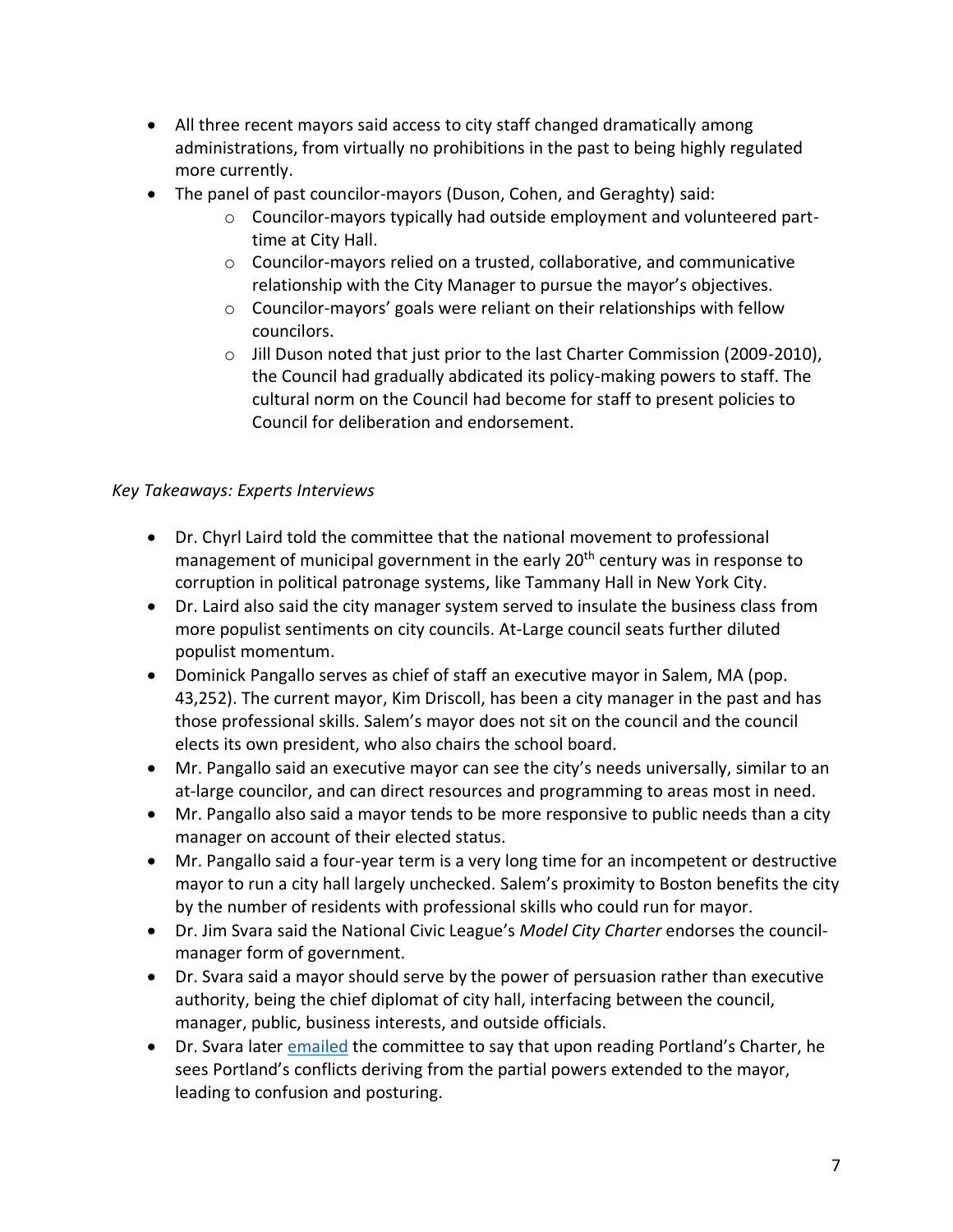#### *Key Takeaways: Managers Interviews*

- Joe Gray has 30 years of experience at Portland City Hall. He was first hired as an Urban Planner during the Urban Renewal era. Mr. Gray was installed as city manager on December 24, 2000 upon the untimely death of popular City Manager Bob Ganley. Mr. Gray retired on February 11, 2011. Mr. Gray served in a council-manager form of government.
- Mr. Gray said effective leadership required constant and diverse input from the mayor, individual councilors, neighborhood groups, service providers, and business interests. Open, honest, frank, and regular communication was necessary to achieve productive outcomes.
- Mr. Gray saw his job as listening to the mayor's and council's goals and setting up the systems to deliver on them.
- Tanisha Briley is the city manager in Gaithersburg, MD (pop: 69,657), and formerly of Columbus Heights, OH (pop: 44,571). She talked about seeking out citizens where they are for input, namely events where she is likely to talk to busy parents.
- In Gaithersburg, all council seats are at-large and Ms. Briley appreciated that for their city-wide perspectives. She valued councilors as crucial for "ears on the ground."
- Kevin Sutherland was once employed as chief of staff for an executive mayor in Ithaca, NY (pop: 30,569).
- He mentioned that staff can sometimes drag their feet to wait out an elected mayor rather than implement a directive they disagree with.
- Ithaca had to add the chief of staff position more recently to provide the mayor the professional expertise to run a city. Prior to hiring a chief of staff, mayors' budgets led to excessive spending in efforts to fulfill their platforms.
- In addition to managing city services, the chief of staff served as the gate keeper between the Council and City Hall staff.
- In Saco (pop: 19,497), where Mr. Sutherland was the city administrator, the mayor was full-time with an office at City Hall. The mayor nominated the city administrator for hire to the Council. The mayor there chaired the Council but only voted in the event of a tie. Their primary responsibility was to build and bridge relations between the administration, the Council, and the public – which takes a great deal of effort and is time-consuming.
- In Bar Harbor (pop: 5,535), where Mr. Sutherland was soon to be hired as town manager, all ordinances go to public vote at the Town Meeting.
- Sheila Hill-Christian has served as chief of staff in Richmond, VA (pop: 226,622), for both a council-manager form of government, and an executive mayor form of government.
- She said in a council-manager system of government, there is more neighborhood focus. The council's and manager's staffs talked daily.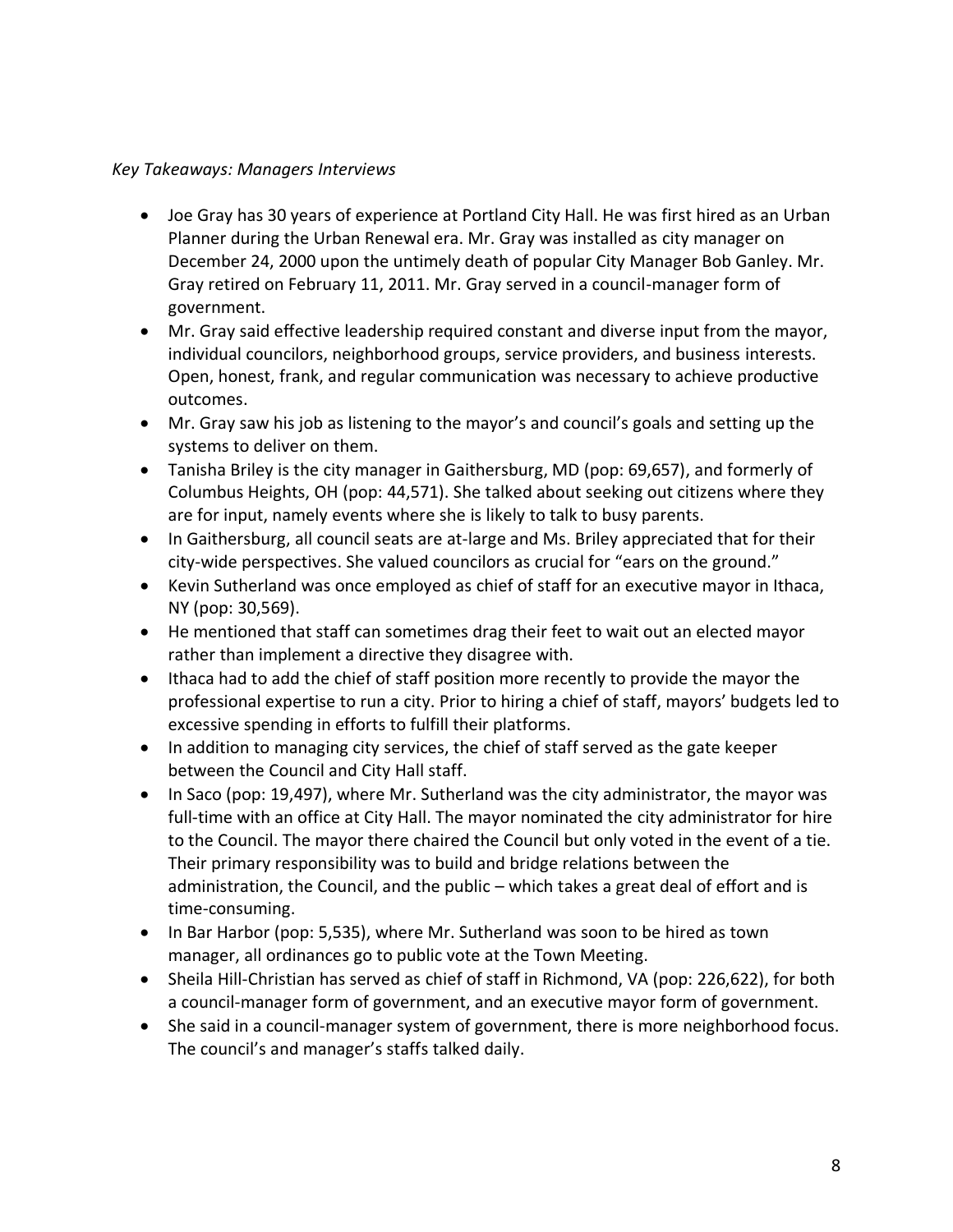- With an executive mayor, Ms. Hill-Christian observed, there is an emphasis on political agenda and political relationships. There is a closer relationship between mayor's office and administration than there is with the administration and the council.
- Ms. Hill-Christian said the mayor's platform was considered to represent the public's goals, but the day-to-day operations of delivering city services do not always come into consideration. It can be hard for City Hall to focus on the day-to-day when dealing with political issues. Executive mayors, she said, struggled with oversight of chief administrative officers.
- In Ms. Hill-Christian's view, mayors tend to think a few years out, not as long term as career professionals. Mayors wanted groundbreakings and ribbon cuttings to keep getting reelected.
- Ms. Hill-Christian also had these thoughts on at-large councilors versus district councilors: Local constituencies that people can refer to is important; many small districts force local councilors to come to the table and compromise to get their fair share; smaller districts allow more communities to have more voice and not be ignored; smaller districts allow more people to participate in politics.

# *Key Takeaways: Councilor Interviews*

- Belinda Ray served on the Portland City Council for District 1 from 2015-2021.
- She shared:
	- o Council holds annual goal-setting meeting every winter. Goals reflected in the city manager's budget in the spring.
	- $\circ$  Policy initiatives from councilors, the mayor, and administration all go to Council committees.
	- $\circ$  All councilors have access to city staffers for support services and research upon request.
	- o She met regularly with City Manager Jon Jennings and had an honest and frank rapport with him. She found the administration to be responsive to her requests.
	- $\circ$  Policy adoption reflects the temperament of the Council some ambitious goals could be scaled back, while other ambitious goals could be expanded.
- David Marshall was elected to the Portland City Council for District 2 and served from 2006-2015.
- Mr. Marshall:
	- $\circ$  Had advocated before the last Charter Commission (2009-2010) for a much stronger mayor than what we have today, though the current iteration is an improvement over the councilor-mayor model from before.
	- $\circ$  Observed the current model today with the mayor as a member of the Council limits the elected mayor's ability to pursue a platform.
	- o Felt the newly required annual goal-setting meeting on the Council was an odd process to evaluate the merits of policy ideas.